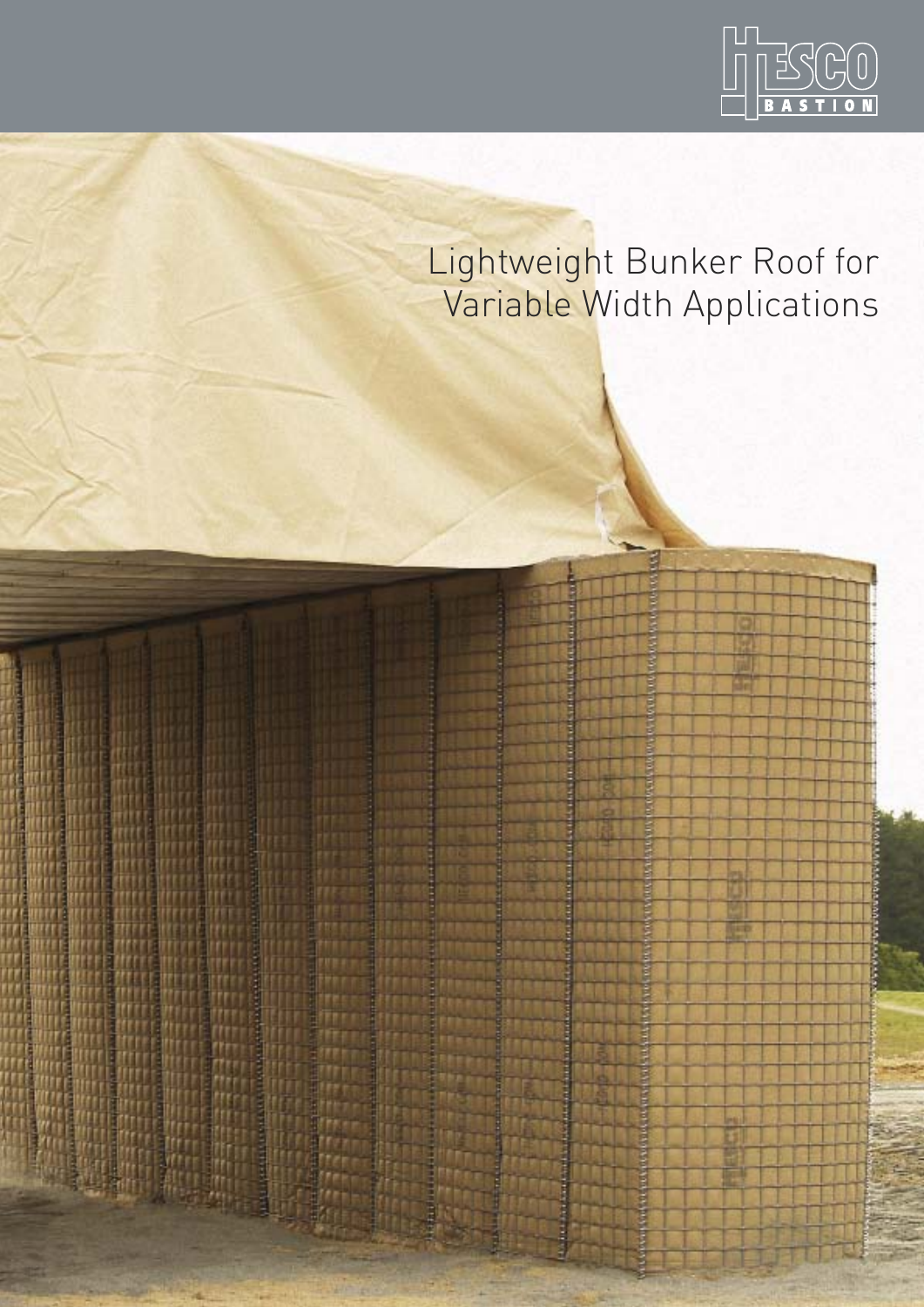

Walls built from Concertainer® units shown for illustration only. Roof can be built on top of a variety of existing walls.



SIDE ELEVATION END ELEVATION



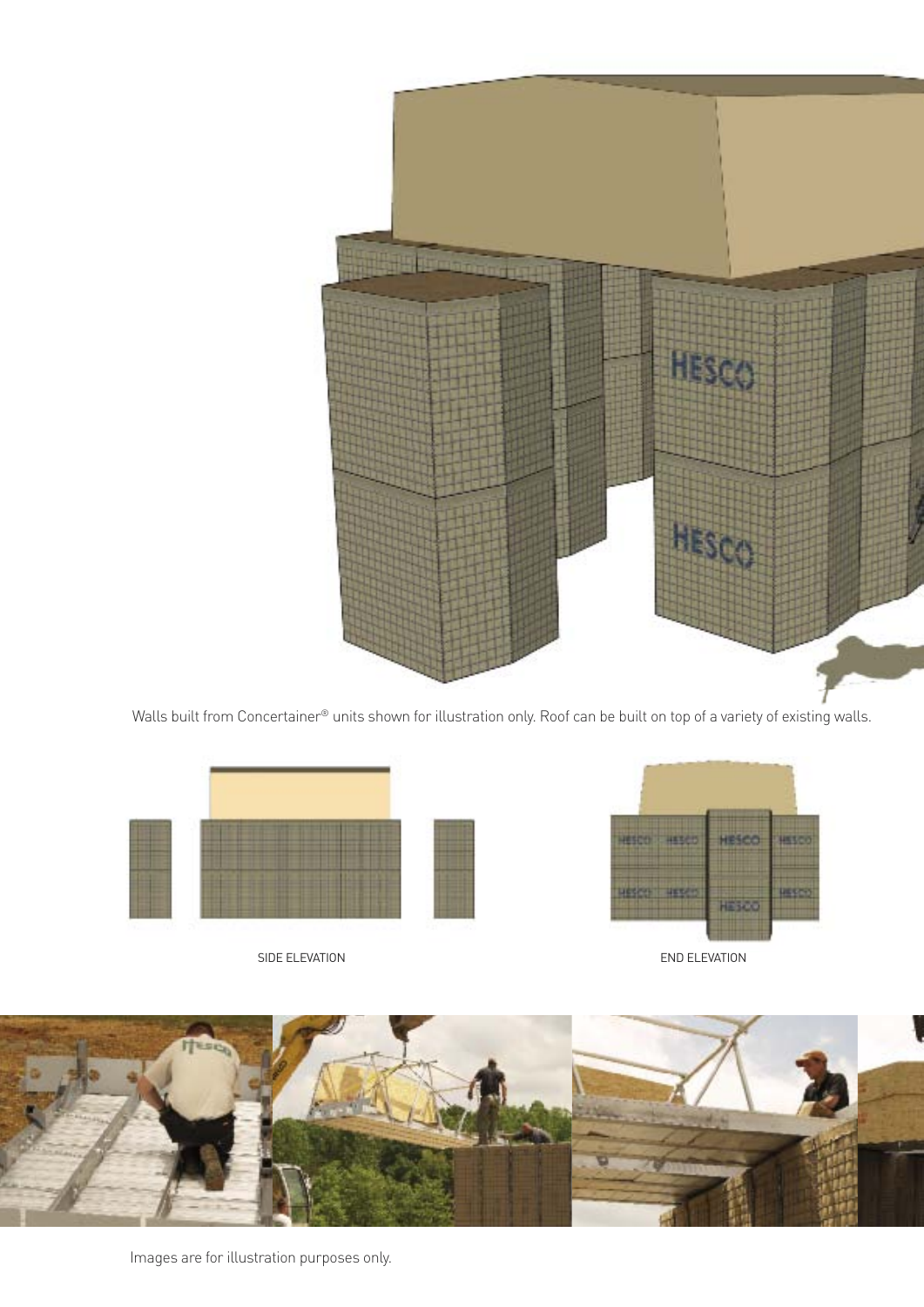



INTERIOR DIMENSIONS



## Materials:

All component parts supplied including comprehensive tool kit

### Features:

- Ordered as a kit
- Kit is air-transportable
- Single bunker designed for variable spans of 2.3m to 3.3m
- Roof length of 5m. Subsequent kits can be added to increase length
- Simplistic build with simple tools and in service light earthmoving equipment
- $\cdot$  Design is derived from the existing  $HAB^{TM}$ (HESCO® Accommodation Bunker, giving compatible components and simplistic cross-training
- Blast and fragmentation testing carried out with large mortar rounds. No penetration of fragments through the roof.

## Notes:

- Majority of construction takes place at ground level with partially completed roof segments lifted into place
- 4 soldiers + 1 piece of earth moving equipment can construct 1 roof in half a day
- 10m<sup>3</sup> of fill required per bunker roof\*
- Ideal for applications such as:
	- COLPRO
	- Overhead protection of equipment
	- Overhead cover for ammunition stacks
- NSN: 5410 99 483 2633

\*The above quantity figures are an estimate. They may vary with local site conditions.